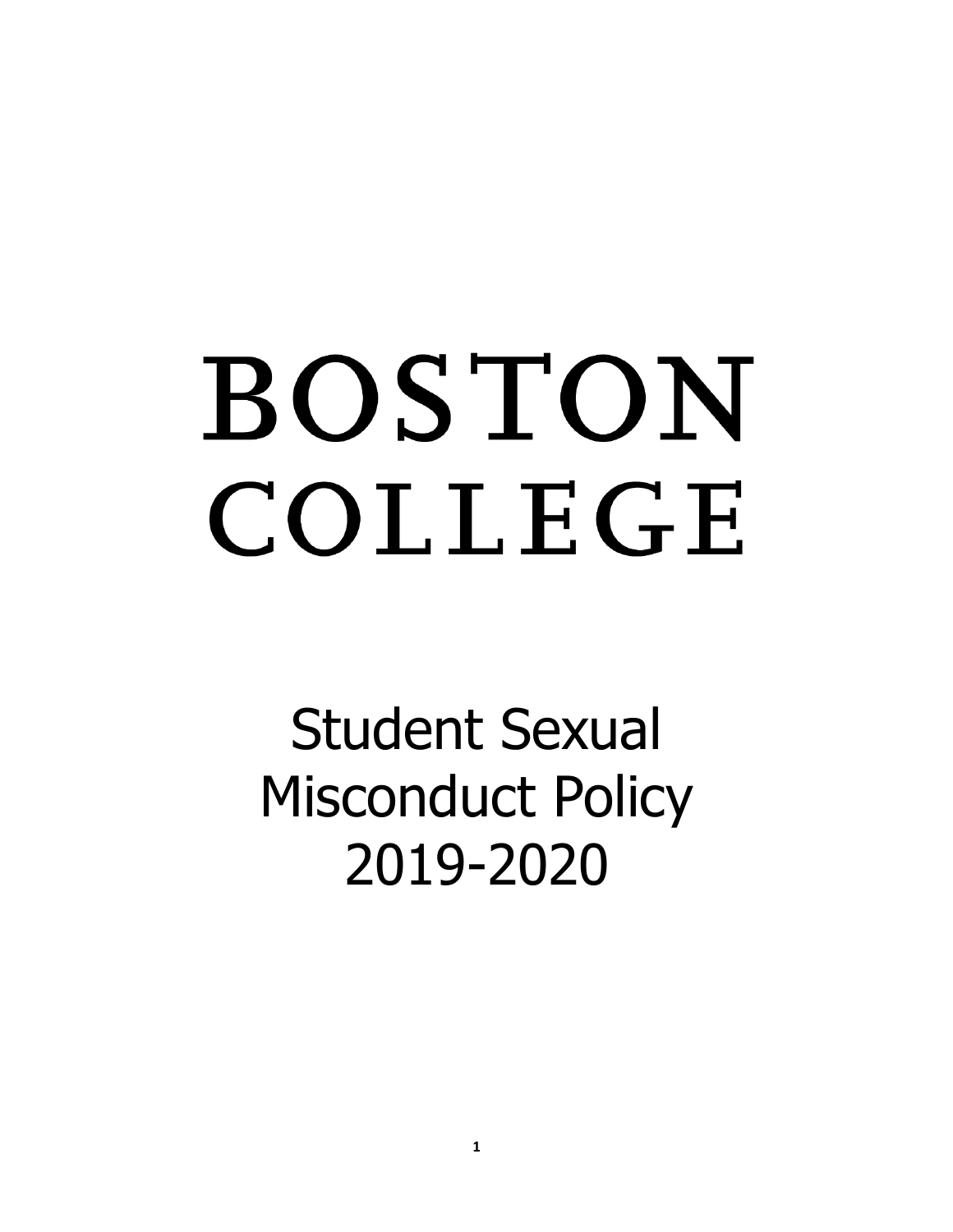#### **BOSTON COLLEGE STUDENT SEXUAL MISCONDUCT**

#### **POLICY INDEX**

#### I. INTRODUCTION

#### II. BUILDING AN EDUCATIONAL ENVIRONMENT FREE FROM SEXUAL MISCONDUCT

# III. PROHIBITED CONDUCT

#### a. Definitions

*i. Sexual Misconduct ii. Sexual Harassment iii. Sexual Assault a. Sexual Contact b. Sexual Penetration iv. Consent a. Incapacitation b. Coercion c. Force v. Sexual Exploitation vi. Intimate Partner Violence vii. Stalking viii. Complicity*

#### IV. RETALIATION

# V. REPORTING SEXUAL MISCONDUCT

- a. Confidential Resources
- b. Privileged Resources
- c. University Support and Reporting Options
- d. Requesting Confidentiality: How Boston College Will Weigh the Request and Respond
- e. Timeliness

# VI. THE UNIVERSITY RESPONSE

- a. Institutional Remedies & Responses
- b. Investigation
- c. Advisers
- d. Standard of Proof
- e. Investigation Findings and Outcome Notification
- VII. SANCTIONS AND REMEDIES a. Sanctioning Rationale b. Remedies
- VIII. APPEALS
- IX. UNIVERSITY AND OFF-CAMPUS RESOURCES a. University On-Campus Resources b. Off-Campus Resources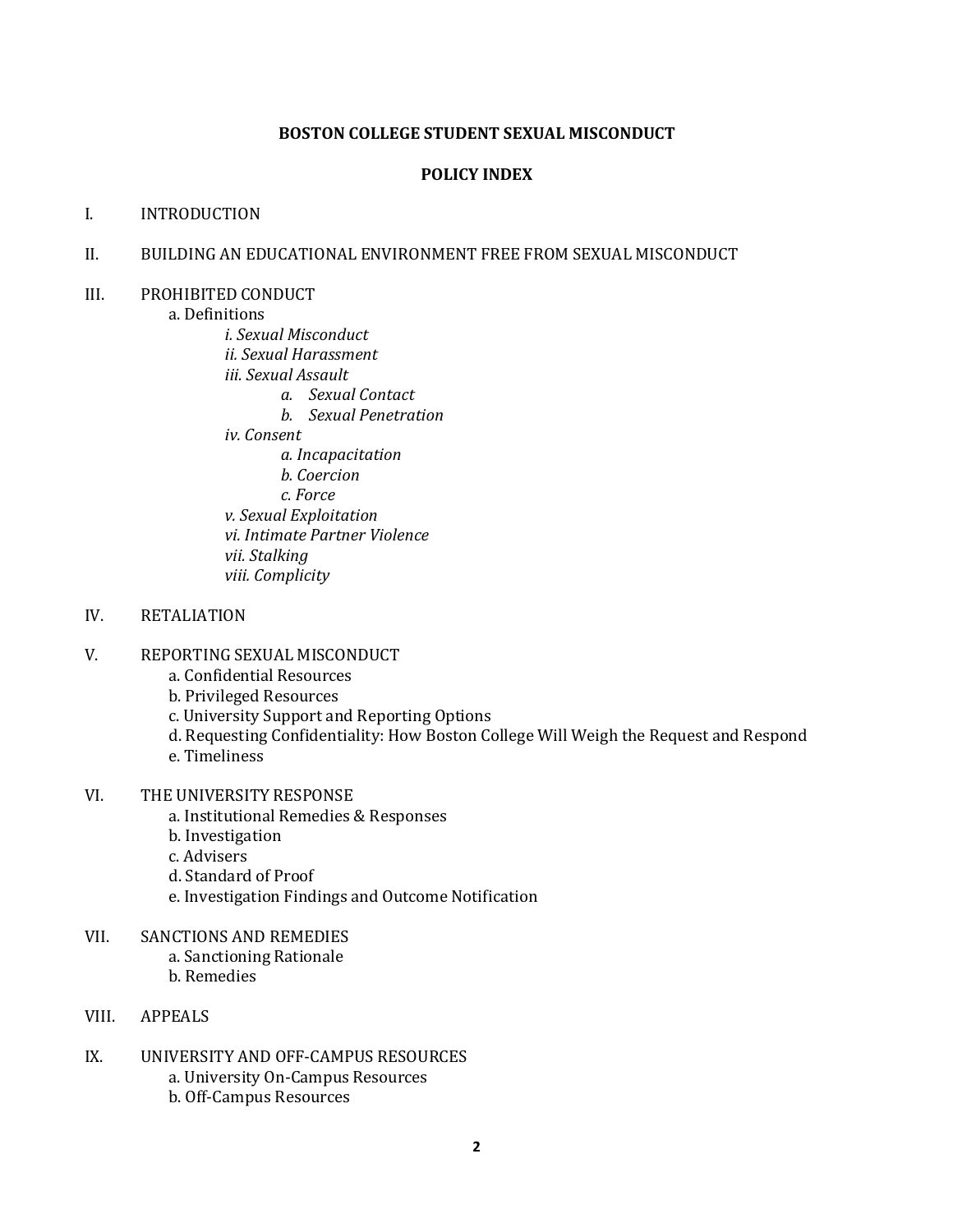# **I. INTRODUCTION**

Boston College seeks to foster a campus environment that supports its educational mission and is free from exploitation and intimidation, as well as discrimination based upon gender. Sexual misconduct of any kind, including sexual harassment and sexual violence, intimate partner violence, and stalking, is antithetical to the mission of Boston College and the values it espouses and will be responded to accordingly.

The University strives to eliminate sexual violence and harassment on campus, prevent its occurrence, and address its effects. This policy describes how the University responds to sexual misconduct and how the University seeks to provide a prompt, fair and equitable response to complaints in accordance with Title IX.

This policy provides information regarding the University's education, prevention, and response efforts related to sexual misconduct by students, including descriptions of prohibited conduct, options to report misconduct (including confidential options), the process for resolving complaints, possible remedies and sanctions, and onand off-campus resources.

The University strongly encourages any student who has been harassed or subjected to sexual misconduct to seek prompt assistance from the resources described in this policy.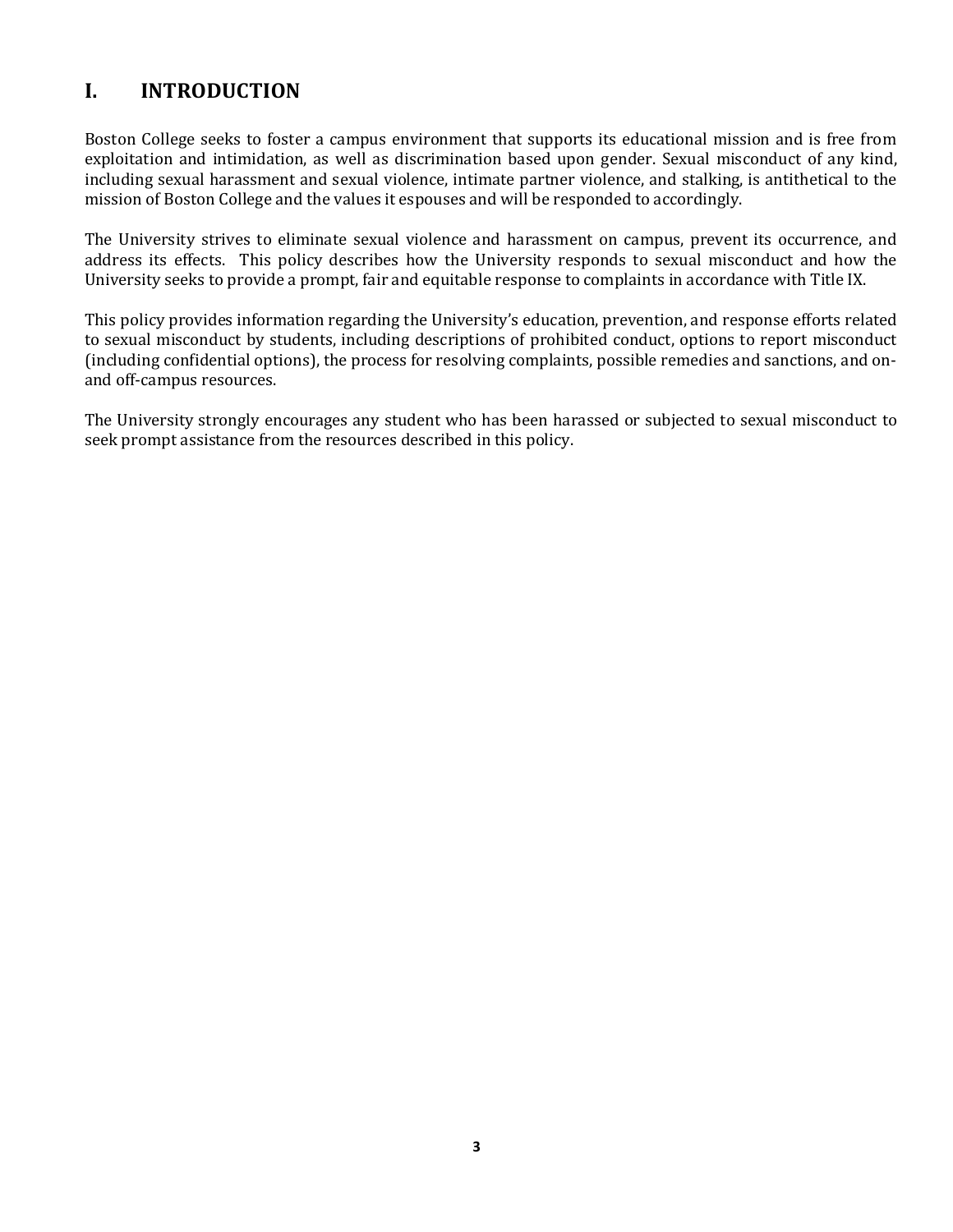# **II. BUILDING AN EDUCATIONAL ENVIRONMENT FREE FROM SEXUAL MISCONDUCT**

All members of the Boston College community play a role in building a safe and just educational environment by:

- Modeling healthy and respectful behavior in personal and professional relationships;
- Increasing personal awareness of what constitutes sexual misconduct;
- Speaking out against conduct that encourages sexual misconduct or discourages reporting;
- Developing the necessary skills to be an effective and supportive ally to victims of sexual misconduct;
- Intervening in situations that can lead to sexual misconduct and related misbehavior (see **Bystander**) *Intervention Education Program*); and
- Interrupting an incident of sexual misconduct, if it is safe to do so.

The University has created and identified resources, both across campus and in the Boston community, to reduce, eliminate, and address the effects of sexual misconduct involving students. Many programs and departments serve to:

- Help ensure a safe campus;
- Provide education about sexual misconduct prevention;
- Assist and advocate for anyone affected by sexual violence; and
- Ensure a fair process for all parties when sexual misconduct is reported.

Learn more about the education, prevention, and response resources by reading the *Campus Sexual Violence Prevention Program* and visiting the *Sexual Misconduct Policy and Resources* page.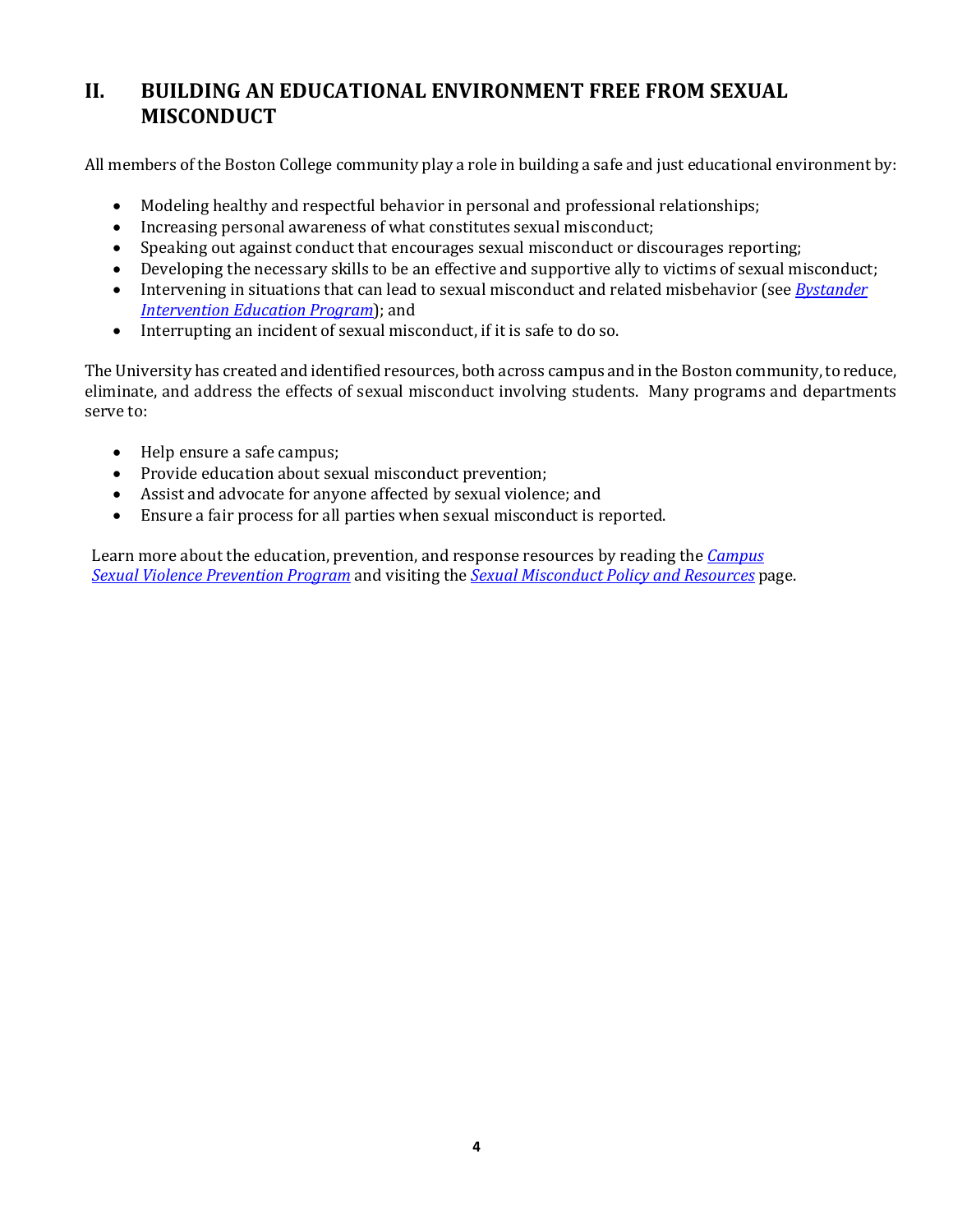# **III.** PROHIBITED CONDUCT

The University prohibits all forms of sexual misconduct, including but not limited to, sexual harassment, sexual assault, stalking, and intimate partner violence, whether perpetrated by a stranger or acquaintance, whether occurring on or off campus, and whether directed against a member of the Boston College community or someone outside the University community. Such conduct by a Boston College student is a violation of University policy, and in certain cases, may also be a criminal violation.

Sexual misconduct complaints against faculty or staff will be addressed in accordance with Boston College's Discriminatory Harassment Policy.

The University does not limit its ability to respond to inappropriate sexual behavior and forms of sexual misconduct that may not be specifically described in this policy or that does not constitute criminal behavior. None of the definitions below may be read to inhibit the University's ability to address any incident or conduct that it reasonably deems to constitute sexual misconduct or create a discriminatory environment.

In most cases, attempted acts of conduct that are prohibited by this policy will be treated as instances of sexual misconduct under this policy.

# **a. DEFINITIONS**

Some of these terms may have different meanings in other contexts, such as criminal statutes, and they are not mutually exclusive of each other. For the purposes of this policy, the following terms have the meanings given to them below. The *Campus Sexual Violence Response and Prevention Program* includes definitions of relevant terms under Massachusetts criminal law.

- i. **SEXUAL MISCONDUCT** is a broad term that encompasses a range of conduct including all forms of sexual harassment, including sexual assault, as well as other forms of misconduct or violence of a sexual nature, including, without limitation, intimate partner violence, stalking, and sexual exploitation. Sexual misconduct can occur between individuals who know each other, have an established relationship, have previously engaged in consensual sexual activity, and between individuals who do not know each other. Sexual misconduct can be committed by persons of any gender identity, and it can occur between people of the same or different gender.
- ii. **SEXUAL HARASSMENT** is unwanted or offensive sexual conduct that has the purpose or effect of creating a hostile or stressful living, learning, or working environment, or whenever toleration of such conduct or rejection of it is the basis for a personnel or academic decision affecting an individual. Examples of conduct that may constitute sexual harassment include, but are not limited to, sexual advances, any form of retaliation or threat of retaliation against an individual who rejects such advances, sexual epithets, jokes, or comments, comment or inquiry about an individual's body or sexual experiences, unwelcome leering, whistling, brushing against the body, sexual gestures, and displaying sexually suggestive images. A single incident of sexual assault or other serious sexual misconduct may be sufficiently severe to constitute sexual harassment.
- iii. **SEXUAL ASSAULT** is any sexual contact or sexual penetration with another individual without consent.
	- a. *SEXUAL CONTACT* includes intentional contact with the intimate parts of another person, causing another person to touch one's intimate parts, or disrobing or exposure of another person without permission. Intimate parts may include the breasts, genitals, buttocks, groin, mouth, or any other part of the body that is touched in a sexual manner. Sexual contact includes kissing and attempted sexual penetration.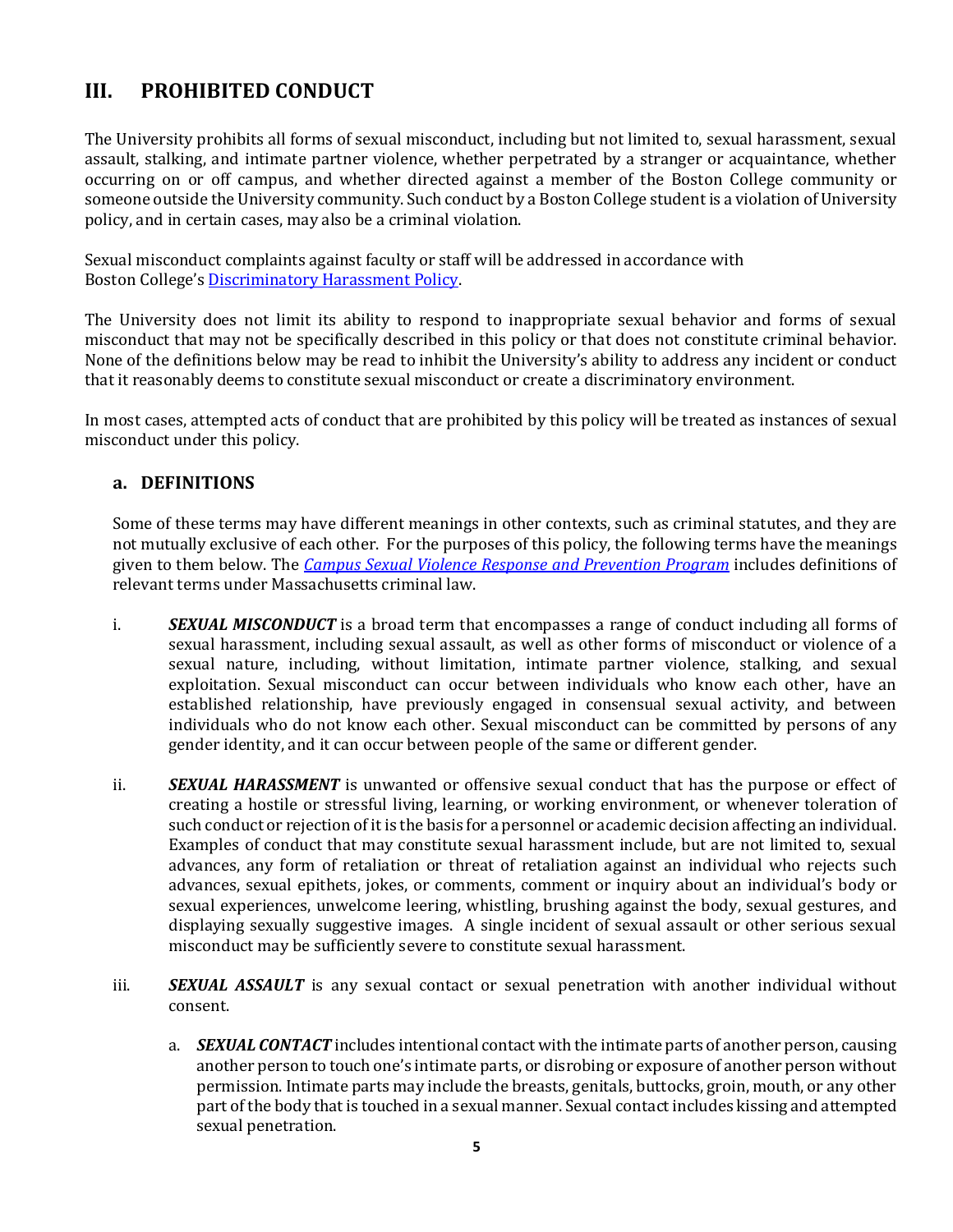- b. **SEXUAL PENETRATION** includes vaginal or anal penetration, however slight, with a body part (e.g., penis, tongue, finger, hand, etc.) or object, or oral penetration involving mouth to genital contact.
- iv. *CONSENT* is the clear and voluntary agreement to engage in specific acts of sexual contact or activity, communicated through mutually understandable words or actions. Consent is always freely informed and actively given. Silence or lack of resistance cannot be assumed to imply consent. Consent must be ongoing, and it may be withdrawn at any time. Consent for one sexual act does not imply consent for any subsequent sexual activity. If confusion or ambiguity arises during a sexual interaction, it is imperative that the behavior stop and the person initiating the activity has the other person's consent to continue. Consent may never be obtained:
	- a. from an individual who is incapacitated;
	- b. through the use of coercion or force; from a person who is under the legal age to give consent (16 years of age in Massachusetts);

Definitions of incapacitation, coercion and force include:

- a. *INCAPACITATION* is the inability to make informed, rational judgments and decisions. Without exception, a person who is asleep or unconscious is incapacitated. A person can also become incapacitated through the use of alcohol or drugs. If alcohol or drugs are involved, incapacitation may be assessed by evaluating how the substance has affected a person's decision-making capacity, awareness, ability to make informed judgments, capacity to appreciate the nature and quality of the act, and the person's level of consciousness. The impact of alcohol and drugs varies from person to person; however, warning signs of possible incapacitation include slurred speech or word confusion, unsteady gait, impaired coordination, inability to perform personal tasks such as undressing, inability to maintain eye contact, disorientation or confusion about time and place, combativeness, vomiting, and emotional volatility. A person who is incapacitated may not be able to understand some or all of the following questions: Do you know where you are? Do you know how you got here? Do you know what is happening? Do you know whom you are with? If incapacitation of the complainant is in question, the University will consider whether the respondent knew, or reasonably should have known under the circumstances, that the complainant was incapacitated. A respondent's intoxication or incapacitation will not excuse the respondent from the obligation to obtain consent as described in this policy.
- b. **COERCION** is verbal or physical conduct, including manipulation, intimidation, isolation, confinement, undue pressure, and express or implied threats of physical, emotional or other harm, that would reasonably place an individual in fear of harm and that is used to compel someone to engage in sexual activity.
- c. **FORCE** is the use or threat of physical violence or intimidation to overcome an individual's freedom to choose whether to engage in sexual activity.
- v. **SEXUAL EXPLOITATION** means taking sexual advantage of another person and includes, without limitation: indecent exposure; causing or attempting to cause the incapacitation of another person in order to gain a sexual advantage over the person; facilitating the prostitution of another person; nonconsensual recording (video or audio) of sexual activity and/or the intimate parts of another person; sharing and/or transmitting images of private sexual activity and/or the intimate parts of another person without consent; observing or allowing third parties to observe private sexual acts or otherwise violating a person's sexual privacy without consent; and knowingly or recklessly exposing another person to a risk of sexually transmitted infection or virus.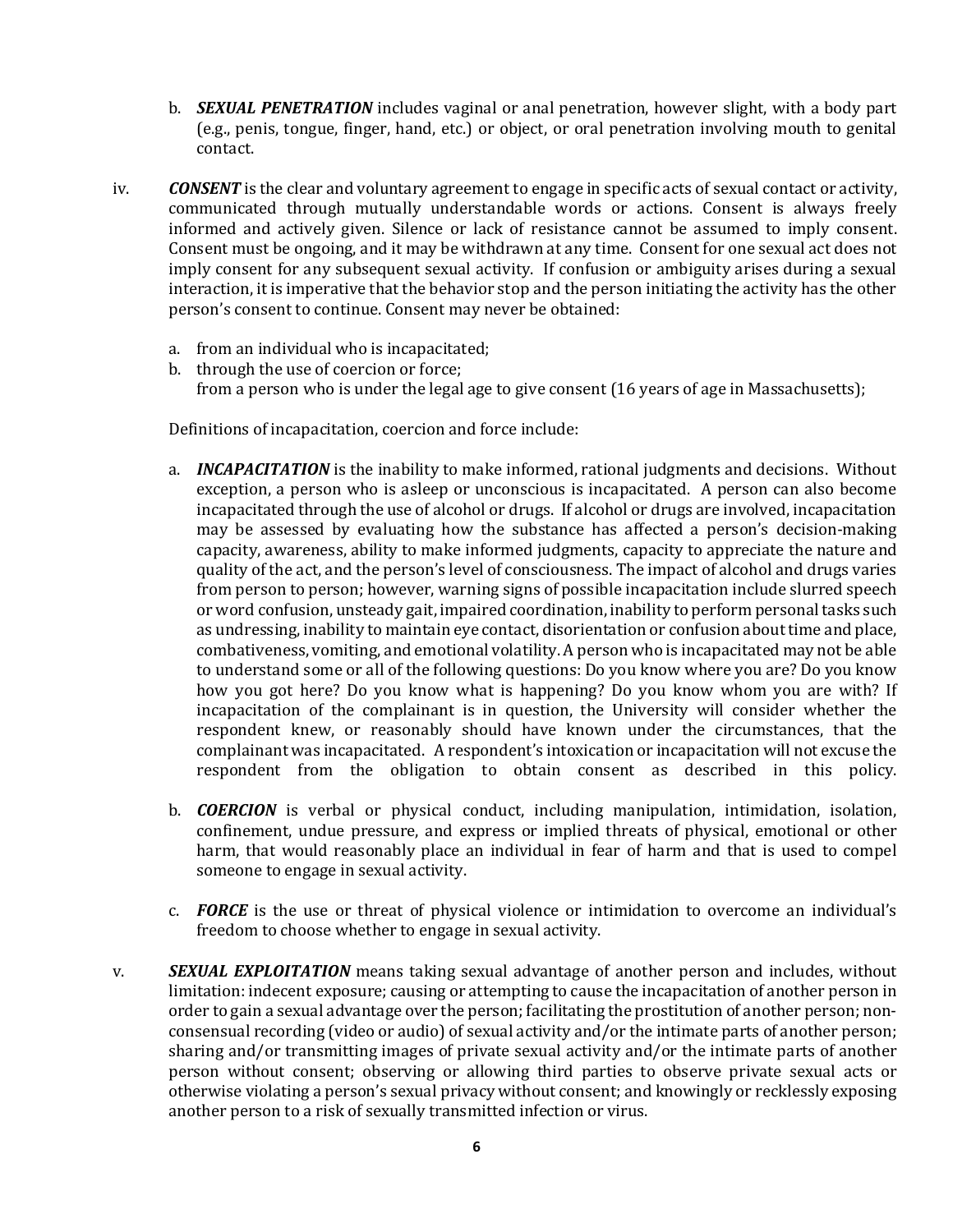vi. **INTIMATE PARTNER VIOLENCE** (also known as *Relationship Violence, Dating Violence, or Domestic Violence*). Intimate partner violence is any act of violence or a pattern of abusive behavior in an intimate relationship. Intimate partner violence may include actual or threatened physical violence, sexual violence, psychological or emotional abuse, and progressive social isolation. The determination of the existence of an intimate partner relationship is based on the following factors: the length of the relationship, the type of relationship, and the frequency of interaction between the persons involved in the relationship.

Individuals who are victims of domestic abuse in Massachusetts may seek an abuse prevention order, also known as a "restraining order" or "209A order," in addition to pursuing criminal charges and charges through the student conduct system, if the offender is a Boston College student. For more information on Massachusetts law, please go here: https://malegislature.gov/Laws/GeneralLaws/PartII/TitleIII/Chapter209A.

- vii. **STALKING** is engaging in a course of conduct directed at a specific person that would cause a reasonable person to fear for personal safety or the safety of others or suffer substantial emotional distress. "Course of conduct:" means two or more acts including, but not limited to, acts in which the stalker directly, indirectly, or through third parties, by any action, method, device, or means, follows, monitors, observes, surveils, threatens, or communicates to or about a person, or interferes with a person's property. "Substantial emotional distress" means significant mental suffering or anguish that may, but does not necessarily, require medical or other professional treatment or counseling.
- viii. **COMPLICITY** is when a student assists, facilitates, or encourages a violation of this policy.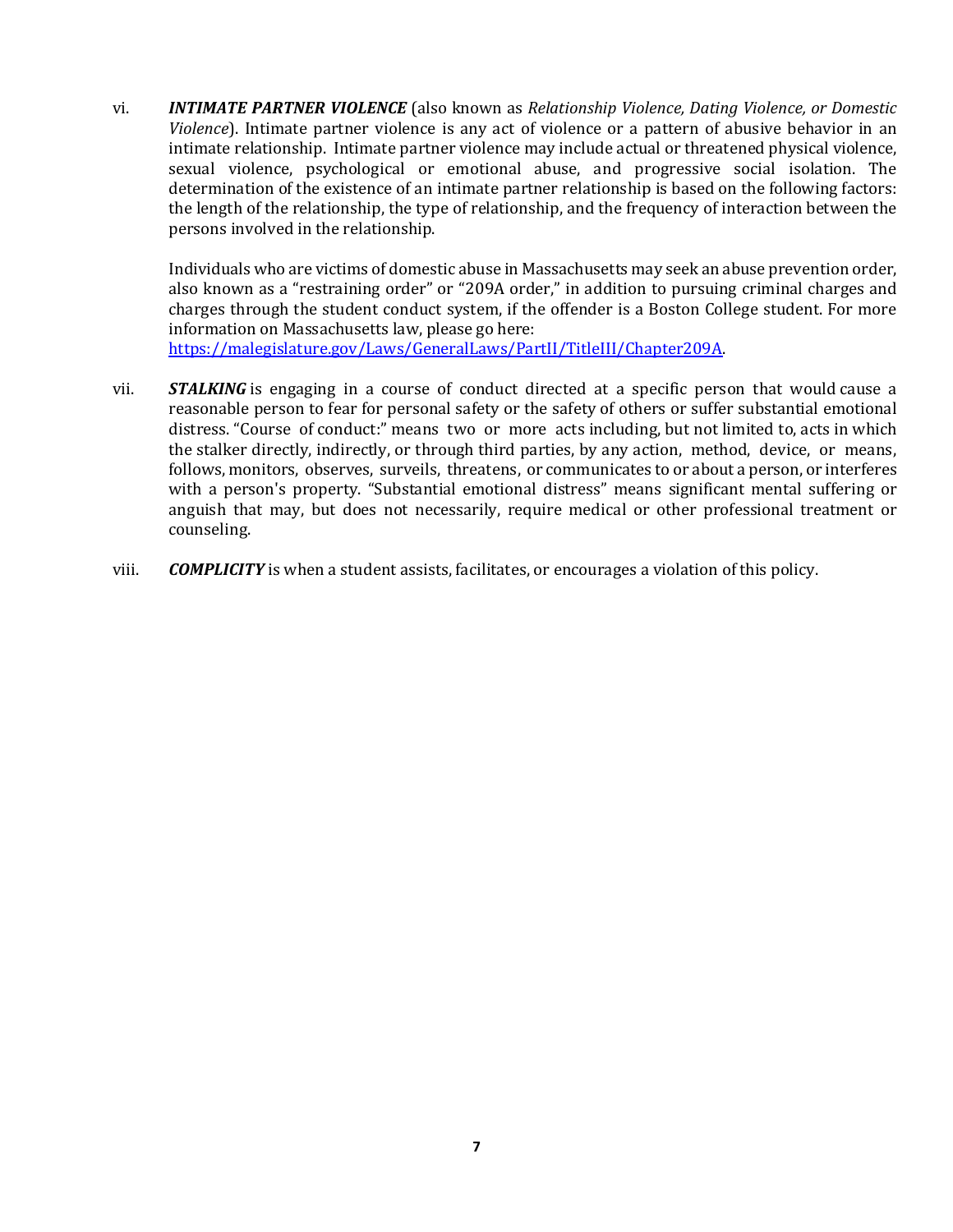# **IV. RETALIATION**

It is a violation of University policy to engage, directly or indirectly, in any form of retaliation or intimidation in connection with reports or adjudications of sexual misconduct. This policy and related processes may also be applied to address any allegation that a student has attempted to prevent an individual from reporting sexual misconduct or has engaged in any acts of intimidation or reprisal with respect to any reported sexual misconduct.

Conduct that may be considered retaliatory includes, but is not limited to:

- Discouraging an individual from reporting an incident of alleged sexual misconduct;
- Discouraging witness participation;
- Threatening or intimidating a participant in an investigation; or
- Intentionally causing negative consequences for a participant in an investigation or for a participant's personal relationships or social circles.

Any such acts of retaliation or intimidation by a Boston College student should be promptly reported to the Office of Student Conduct.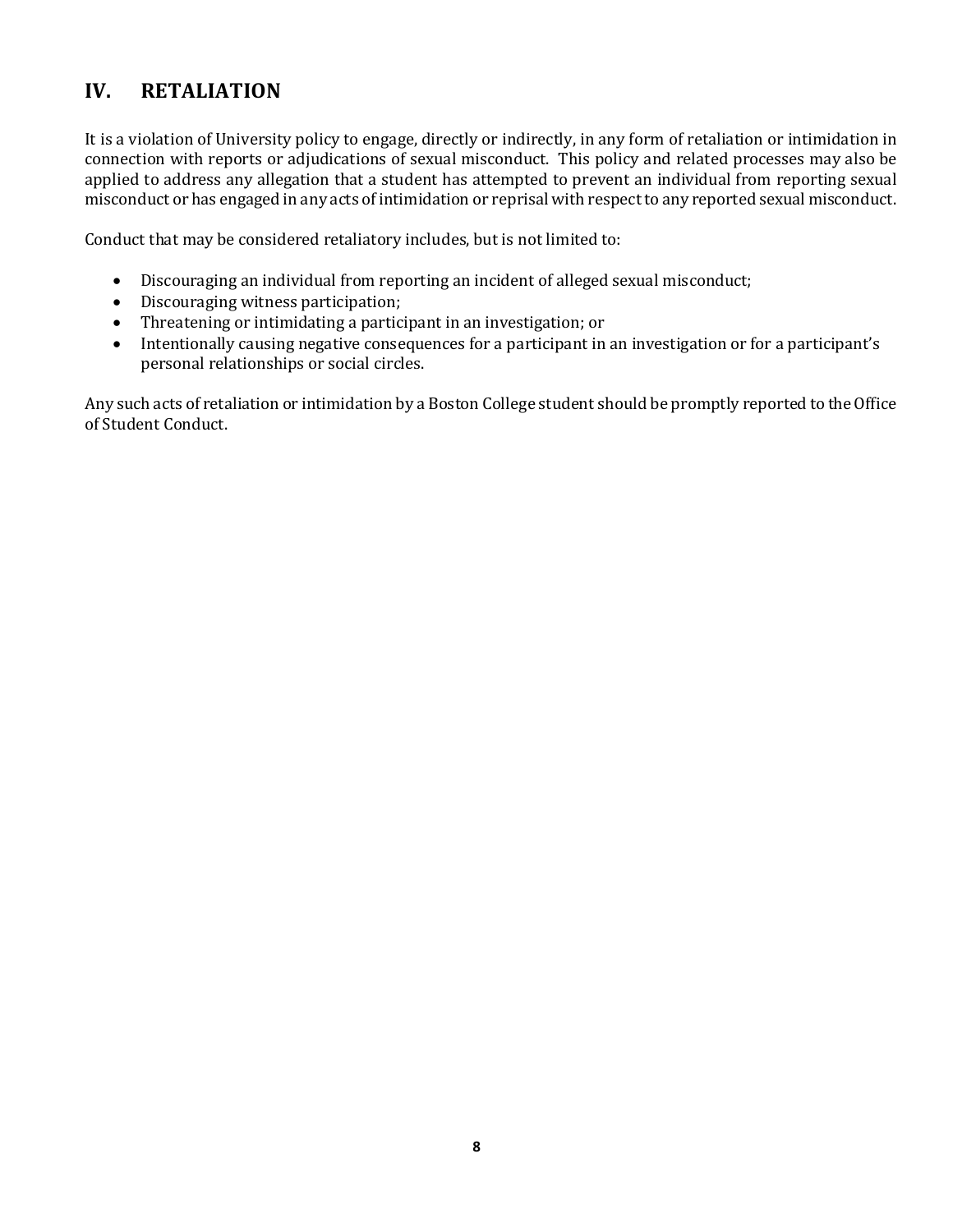# **V. REPORTING SEXUAL MISCONDUCT**

Boston College encourages students who are victims of sexual misconduct to talk to someone about what happened so they can get support and the University can respond appropriately. The report may be made by:

- A person who experienced sexual misconduct; and/or
- A person who has information that sexual misconduct may have been committed by a Boston College student or a participant in a University sponsored program.

*The Sexual Misconduct Policy and Resource* website describes the first steps a student should take to ensure personal safety, preserve evidence, understand reporting options, and seek support and care, including medical care.

This policy describes the various reporting and disclosure options available to students so they can make informed choices about where to turn should they become a victim of sexual misconduct.

While Boston College employees have differing obligations or duties with respect to maintaining a victim's confidentiality, the privacy of student information is respected at all times. Even when a victim's complete confidentiality cannot be maintained, information is shared among a small number of University administrators solely to the extent required to help ensure that the University responds appropriately to a report of sexual misconduct. In those limited situations (discussed below) in which the University concludes that it must investigate and take action against an accused student, information may be shared as necessary in connection with the investigation. Boston College encourages victims to talk to someone identified below.

# **a. CONFIDENTIAL RESOURCES**

## *Women's Center, Associate Director*

The Associate Director is a licensed clinical social worker who oversees the Sexual Assault Network (SANet), which includes both the hotline and the CARE team. The Associate Director meets with students seeking resources and serves as a guide to explain to the student all of their options.

• Contact: *Claire Johnson Allen, LICSW, johnsovj@bc.edu or 617-552-2735.* 

#### *SANet Hotline*

The Sexual Assault Network Hotline is a private, confidential hotline that is available 24 hours a day, 7 days a week for anyone affected by sexual violence in the student community to speak with a trained advocate to gain support and resources. The SANet phone number is 617-552-2211.

#### **SANet CARE Team**

The CARE Team provides available options/next steps to survivors or friends of survivors, and accompanies survivors on their healing journeys.

The team is located in Maloney Hall 441 and offers daily walk-in hours on Monday-Friday from 3 P.M. -4 P.M. It can be reached at 617-552-8099 or sanet@bc.edu.

#### *University Health Services (UHS)*

University Health Services is located at 2150 Commonwealth Avenue (St. Thomas More Road Entrance) and is open 24 hours a day for inpatient care, urgent evaluations, advice, and treatment as needed. Contact UHS at *617-552-3225*.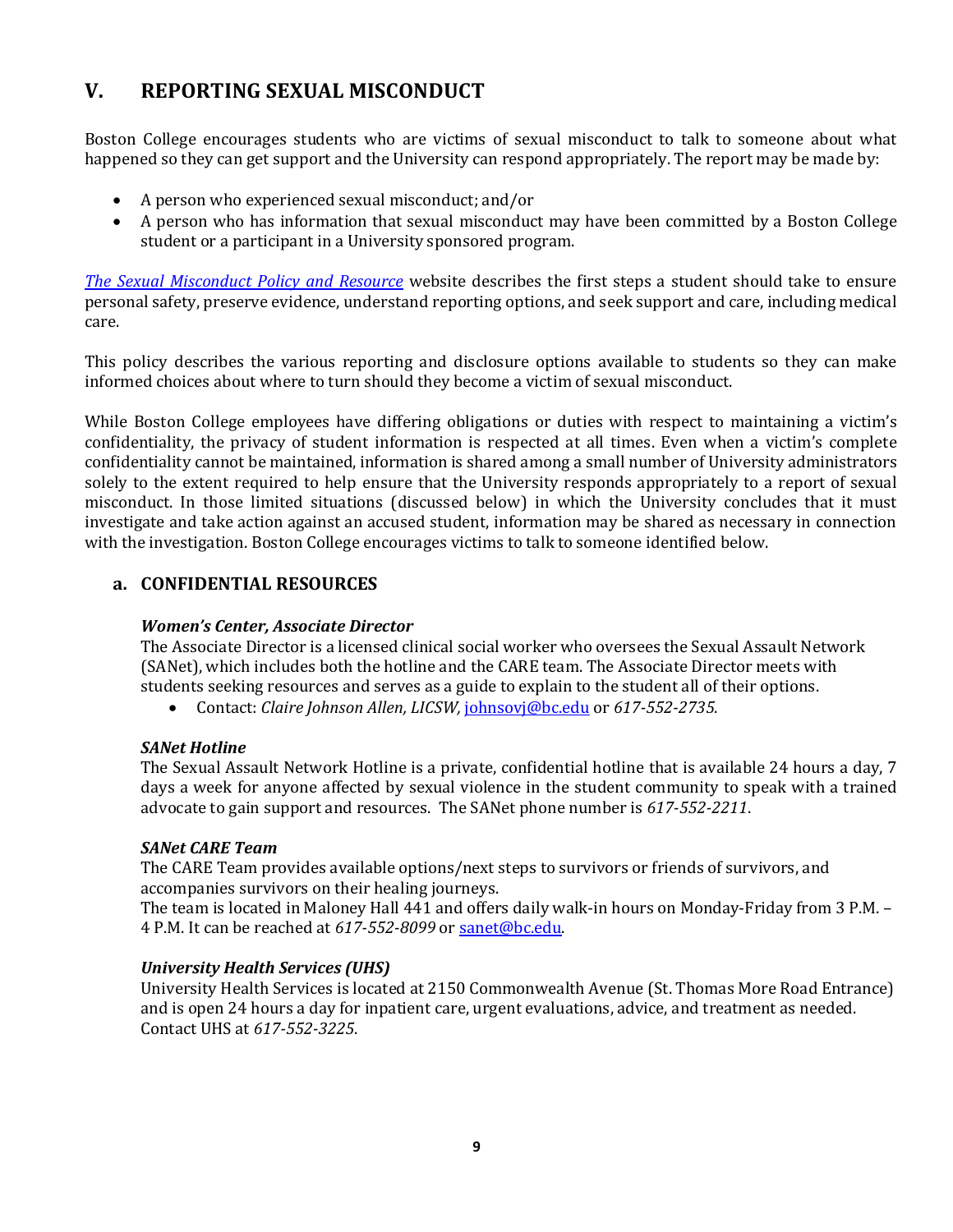# **b. PRIVILEGED RESOURCES**

## *Professional and Pastoral Counselors*

Professional Counselors and Pastoral Counselors, when acting in their professional capacity as described below, are not required to disclose a victim's report of sexual misconduct without the student's consent.

- *Professional Counselors* are employees of the University whose official responsibilities include providing psychological counseling and who is functioning within the scope of their license or certification.
	- o Contact University Counseling Services (UCS):  $617-552-3310$  during the day and  $617-$ 552-3227 on nights and weekends.
- *Pastoral Counseling* at the University provides students with counseling services in the context of BC's Jesuit, Catholic mission as well as each student's unique spirituality or faith tradition. Rick Rossi is a licensed social worker and campus minister offering confidential, clinical support to any student in need.
	- o Contact Rick Rossi: 617-552-6592 or richard.rossi@bc.edu

A student reporting to any of the above privileged resources may request complete confidentiality, meaning that the staff in question will not share any identifiable information with anyone without the student's consent. These counselors will provide support and assistance, but will not investigate the complaint.

NOTE: While these professional and non-professional counselors and advocates may maintain a victim's confidentiality with regard to Boston College, they may have reporting or other obligations under state law such as mandatory reporting to the Department of Youth Services in case of minors; threat of imminent harm to self or others; or the requirement to testify if subpoenaed in a criminal case.

# **c. UNIVERSITY SUPPORT AND REPORTING OPTIONS**

#### **Office of Student Conduct**

The Office of Student Conduct, working in conjunction with the Student Affairs Title IX Coordinator, can assist students in understanding their options in the conduct system, implement interim measures including stay-away orders or other interim administrative actions, and provide guidance and support regarding remedies including academic and housing concerns. The Office of Student Conduct, working with the Title IX Coordinator, also oversees the investigation and adjudication of sexual assault complaints against students.

• Contact: 617-552-3470 during normal business hours or the Administrator On-Call (outside of normal business hours) through Boston College Police 617-552-4444 (emergency); 617-552-4440 *(non-emergency).*

# *Student Affairs Title IX Coordinator*

The Student Affairs Title IX Coordinator oversees the University's efforts related to the prevention, education, and response to incidents of sexual misconduct by Boston College students, and can help an individual student in accessing resources and/or pursuing a complaint. The Student Affairs Title IX Coordinator also tracks and monitors incidents of student sexual misconduct in the University community.

• Contact: *Melinda Stoops, 617-552-3482, melinda.stoops@bc.edu.*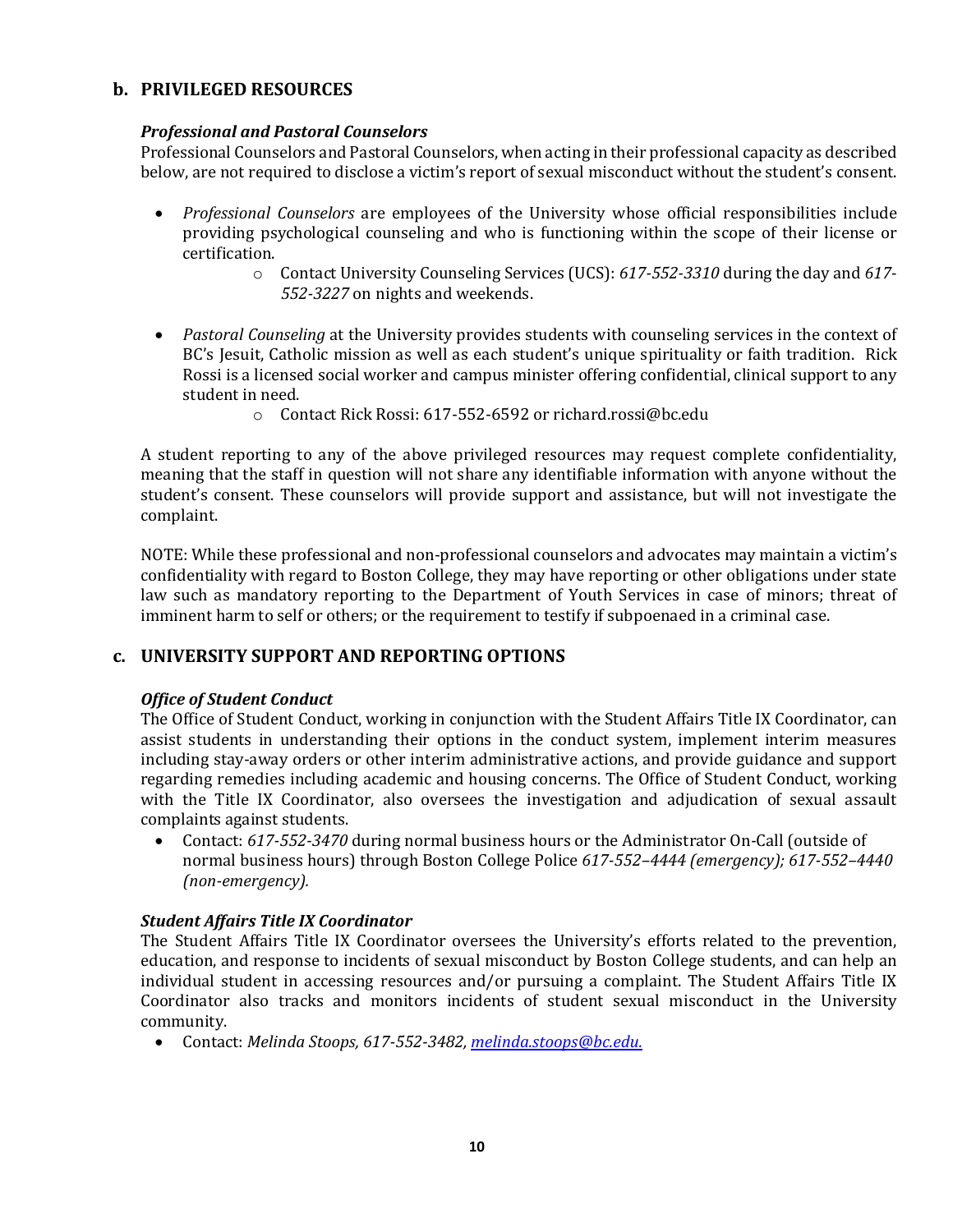## *Boston College Police Department (BCPD)*

BCPD provides assistance to victims including addressing immediate safety concerns, investigating incidents of sexual misconduct, filing a criminal complaint both on-campus and off-campus, and assisting victims with medical attention and care. BCPD will take a report from a student and a specially trained officer will conduct an investigation which involves asking the student to describe the respondent and what happened. An officer may ask questions about the scene of the crime, any witnesses, and what happened before and after.

• Contact: 617-552-4444 (emergency); 617-552-4440 (non-emergency).

# A Note about the Role and Responsibility of Faculty and Staff

A student may choose to disclose sexual misconduct to a faculty or staff member. Faculty and staff are required to report to the Student Affairs Title IX Coordinator when a student discloses sexual misconduct so that the University can respond appropriately. The report would include any information that the student decides to disclose, including the names of the victim and respondent(s), any witnesses, and any other relevant facts, including the date, time, and location of the alleged incident.

If a victim wants to tell a faculty or staff member what happened but also wishes to maintain confidentiality, a victim should understand that the University will consider the request, but cannot guarantee confidentiality in all cases. In reporting the details of the incident to the Student Affairs Title IX Coordinator, the employee will inform the Coordinator of the victim's request for confidentiality.

While students should expect that faculty and staff will inform the Title IX Coordinator, students who want the University to conduct an investigation or who wish to pursue institutional remedies and/or adjudication are strongly encouraged to contact the Office of Student Conduct and/or the Title IX Coordinator directly to ensure a more immediate response.

# **d. REQUESTING CONFIDENTIALITY**

*HOW BOSTON COLLEGE WILL WEIGH THE REQUEST AND RESPOND*

The University has designated the Student Affairs Title IX Coordinator to evaluate requests for confidentiality and oversee the University's response to reports of alleged sexual violence or other misconduct involving Boston College students.

If a victim discloses an incident to a non-confidential or non-privileged resource, but requests confidentiality or that no investigation or conduct action be pursued, the Student Affairs Title IX Coordinator, in consultation with a small number of key University administrators, which may include representatives of the Office of Student Conduct, the Boston College Police Department, and the Office of the General Counsel, will weigh the request against the University's obligation to provide a safe, nondiscriminatory environment for all students, including the victim.

When weighing a victim's request for confidentiality or that no investigation or conduct process be pursued, the Student Affairs Title IX Coordinator will consider a range of factors, including whether:

- The respondent is likely to commit additional acts of sexual or other violence, such as:
	- $\circ$  Whether there have been other sexual violence complaints about the same respondent;
	- $\circ$  Whether the respondent has a history of arrests or records from a prior school indicating a history of violence;
	- $\circ$  Whether the respondent threatened further sexual violence or other violence against the victim or others;
	- $\circ$  Whether the sexual violence was committed by multiple respondents;
	- $\circ$  Whether the sexual violence was severe, repeated, and/or ongoing in nature;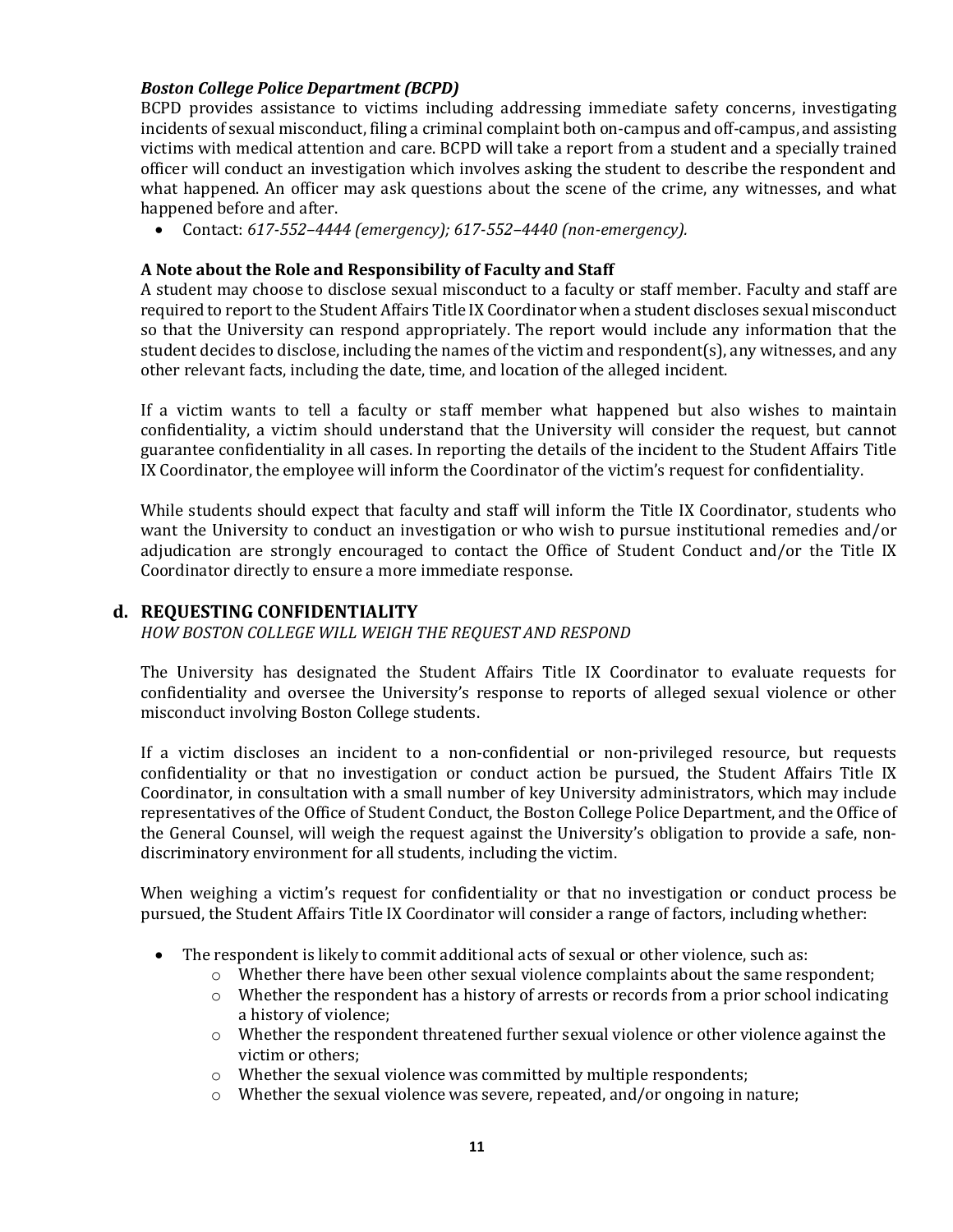- The sexual violence was perpetrated with a weapon or with force;
- The victim is a minor;
- Boston College possesses other means to obtain relevant evidence of the sexual violence (e.g., security cameras or personnel, physical evidence); or
- The victim's report reveals a pattern of perpetration (e.g., via illicit use of drugs or alcohol) at a given location or by a particular group.

The presence of one or more of these factors could lead the University to investigate and, if appropriate, pursue conduct action against the respondent. If none of these factors are present, the University will likely respect the victim's request.

If Boston College honors a victim's request for confidentiality or decision not to participate in an investigation, the University's ability to meaningfully investigate the incident or pursue conduct action against the respondent $(s)$  may be limited.

In some cases, usually rare, the University may not be able to honor a victim's confidentiality request in order to adhere to its obligation to provide a safe, non-discriminatory environment for all students. If the Student Affairs Title IX Coordinator determines that the University cannot maintain a victim's confidentiality, the Student Affairs Title IX Coordinator will inform the victim prior to starting an investigation and will, to the extent possible, only share information with people responsible for handling the University's response.

# **e. TIMELINESS**

To promote timely and effective review, the University strongly encourages students to report sexual misconduct within 180 calendar days following the last occurrence of the conduct giving rise to the concern. Although the University may pursue a report made after 180 days, the lapse of time may limit the University's ability to investigate and respond.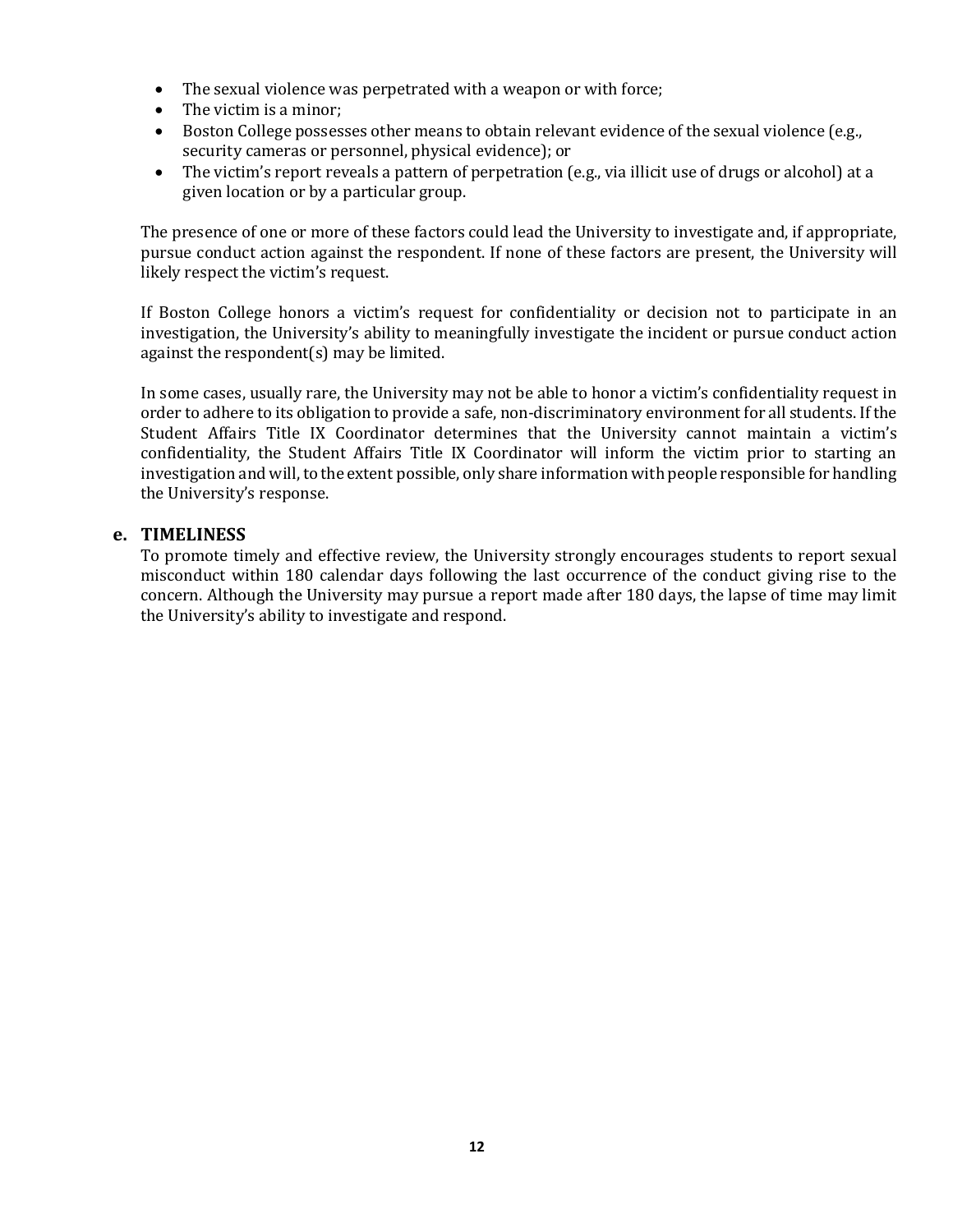# **VI.** THE UNIVERSITY RESPONSE

The Office of Student Conduct, in conjunction with the Student Affairs Title IX Coordinator, provides assistance and support to students. For students who report sexual misconduct, the Office of Student Conduct and the Student Affairs Title IX Coordinator can connect a student with support and counseling and will focus on the response and interim remedies needed to help the student. Students who report sexual misconduct violations in situations where they may also be responsible for Code of Student Conduct violations (e.g. possession of alcohol) will generally not be charged for these ancillary violations.

*Note:* victims do not need to participate in the conduct process to receive resources and support.

The Student Affairs Title IX Coordinator coordinates the University's efforts to:

- Assist the victim in accessing other available victim advocacy, academic support, financial aid, counseling, disability, health or mental health services, and legal assistance both on and off campus (See resources in Section IX below);
- Help international students in obtaining assistance with immigration and/or visa related issues;
- Provide other security and support, which could include issuing a no-contact or stay away order, helping arrange for a change in living or working arrangements, and for course adjustments and other academic support; and
- Inform the victim of the right to report a crime to campus or local law enforcement and provide the victim with assistance if the victim wishes to do so.

A report of sexual violence (including non-identifying reports) may also prompt the University to consider broader remedial action - such as increased monitoring, supervision or security at locations where the reported sexual violence occurred; increasing education and prevention efforts, including to targeted population groups; conducting climate assessments/victimization surveys; and/or revisiting policies and practices.

If the Student Affairs Title IX Coordinator determines that the University can respect a victim's request for confidentiality and not pursue an investigation or charge an accused student with a conduct violation, the University will nonetheless take steps to protect and assist the victim.

# **a. INSTITUTIONAL REMEDIES & RESPONSES**

#### *INTERIM MEASURES*

Upon the request of a student who reports sexual misconduct or who is the respondent in a sexual misconduct case, the University will provide appropriate and individualized interim measures designed to support the student on an interim basis. The Student Affairs Title IX Coordinator, in conjunction with the Office of Student Conduct and other University offices, will determine the necessity for and availability of any interim measures. In cases in which the University agrees to honor a complainant's request for confidentiality, the University will provide interim measures to the extent it may do so in light of the complainant's requests and the University's obligations to its other students, including the responding student.

Interim measures may include, but are not limited to:

- Guidance regarding the University's student conduct process and/or the criminal justice process.
- Assistance in addressing academic concerns and making reasonable academic adjustments.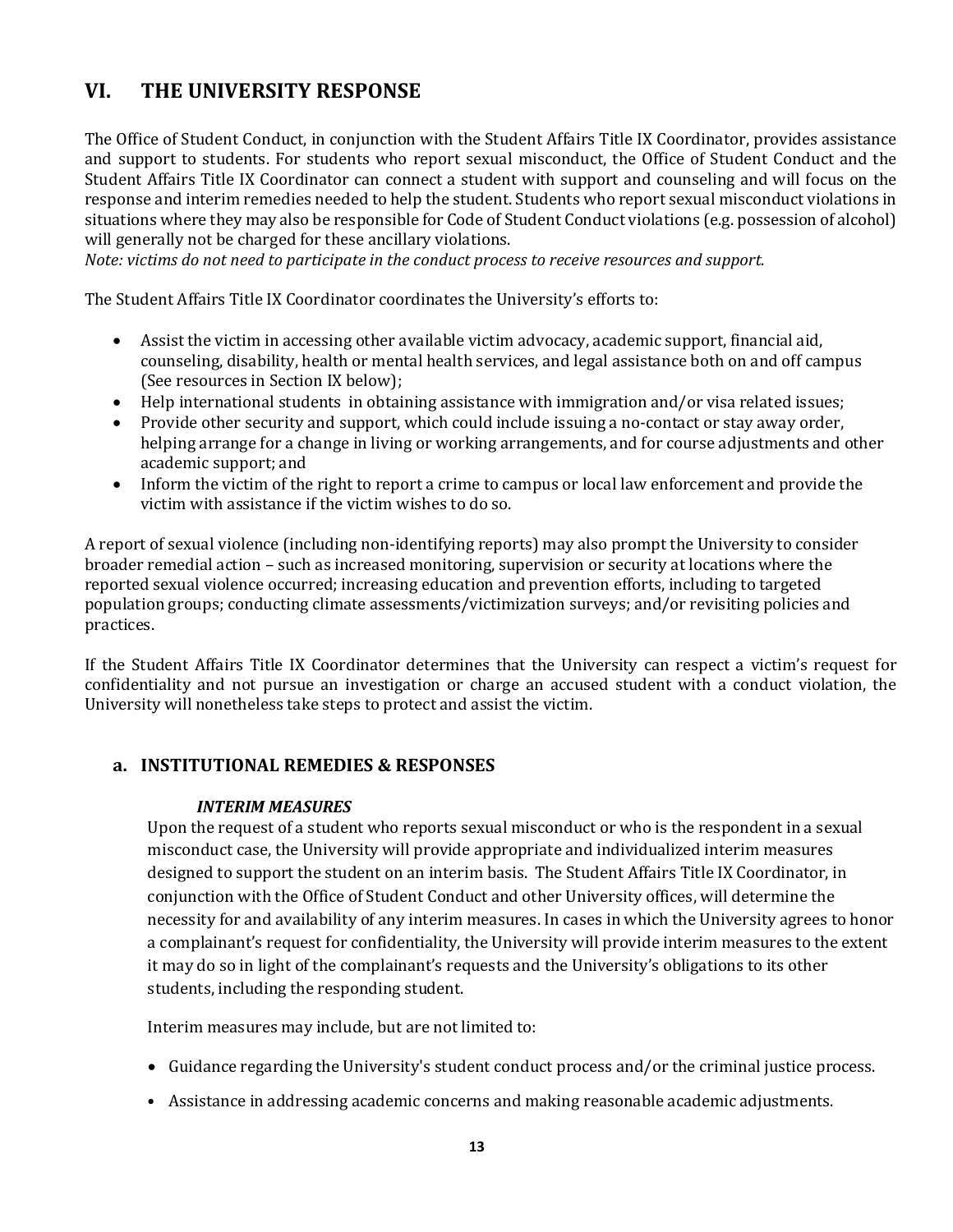• Assistance in changing living arrangements.

• Assistance in arranging other forms of support as appropriate, including on-campus counseling through University Counseling Services, medical assistance through University Health Services, and pastoral care and support through Campus Ministry.

• Assistance with emergency rape crisis treatment and emergency medical services, including accompanying the complainant to the hospital or University Health Services.

• Assistance in contacting community support resources.

• Assistance in seeking assistance from local law enforcement, including assistance in seeking restraining and/or protective orders.

In addition, the Office may impose administrative interim measures to promote the safety and wellbeing of individuals and the broader University community and to protect the integrity of the investigation process. These interim measures include, but are not limited to:

#### *TEMPORARY NO CONTACT ORDERS AND UNIVERSITY STAY AWAY ORDERS*

Students may request that the Office of Student Conduct issue a no-contact order in connection with a sexual misconduct report. If the Office of Student Conduct determines that contact between specific persons may cause concern for the safety or emotional well-being of an individual, a Temporary No Contact Order or University Stay Away Order may be issued. The order will typically include a directive that the involved students refrain from having contact with one another, directly or through third parties, whether in person or via electronic means, until further directed.

#### *OTHER INTERIM ADMINISTRATIVE ACTIONS*

The Director of Student Conduct or designee may take other interim administrative action (see Student Guide section 5.7.7) when a student is deemed to threaten the health, safety, or wellbeing of the University community, threaten or impair the effective functioning of the University, or when a student has been charged with a serious criminal offense. Interim actions may include summary suspension from the University, removal from University housing, suspension of privileges, and other similar measures.

# **b. INVESTIGATION**

For sexual misconduct complaints reported to the Office of Student Conduct or when the University otherwise determines a thorough investigation and/or conduct action is appropriate, the University, under the oversight of the Office of Student Conduct, in consultation with the Student Affairs Title IX Coordinator, will conduct an adjudication of the complaint. At the discretion of the Office of Student Conduct and the Student Affairs Title IX Coordinator, the University may supplement the investigation procedures described below with additional or more detailed procedures, and may utilize one or more alternative approaches to resolving a complaint under this policy in lieu of or in conjunction with the investigation process described below. Alternative approaches may be informal or formal, such as the hearing process described in Section 5.4 of the Student Guide. The complainant and respondent will be notified if the University elects to supplement the procedures or utilize an alternative resolution process.

Investigations under this policy will be conducted by one or more internal and/or external investigators specifically trained in conducting sexual misconduct investigations. In this policy, the term "investigator" will be deemed to include all the investigators charged by the University to investigate the complaint.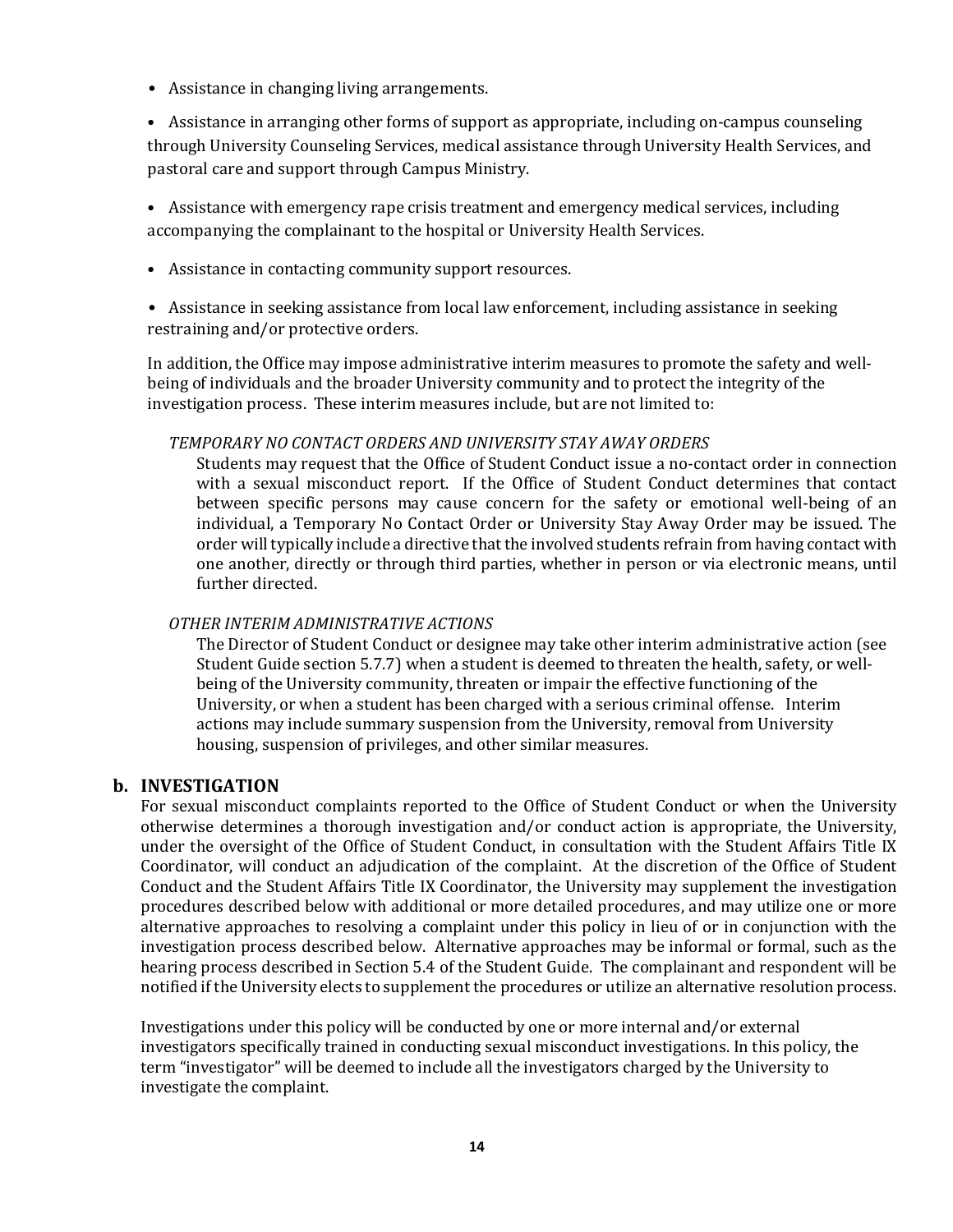The investigation will include one or more interviews with the complainant, the respondent, and any witnesses. The investigation will include the gathering of any physical, documentary, or other relevant and available evidence. As part of the investigation, the University will provide an opportunity for all parties to present written statements, identify witnesses, and submit other relevant evidence and lines of inquiry, as well as the opportunity to review and respond to available evidence. At any time during the process, the investigators may determine that they need additional information from the parties or another source. The investigators also have the discretion to reasonably determine the relevance of submitted evidence. The Office of Student Conduct may require student-witnesses to cooperate with the investigation regardless of the complainant's or respondent's selection of witnesses.

The University will endeavor to complete the investigation within 60 University working days of the investigation's commencement, but this timeframe may be extended to ensure the integrity and completeness of the investigation. Circumstances that may extend an investigation include, but are not limited to, the complexity and scope of the allegations and the investigation, the number of witnesses, the availability and cooperation of the parties and witnesses, the effect of a criminal investigation, extensions reasonably granted to the parties, and any intervening University exam periods, breaks or holidays. The University will keep the parties informed of the progress of the investigation. The University may grant the parties extensions to any time periods in this policy for good cause, with written notice to both parties about the extension.

## **c. ADVISERS**

During the investigation, the complainant and respondent may each have an adviser of choice present at any meeting related to the reported sexual misconduct ("adviser"). The selection of an adviser is up to the individual student, provided that the adviser may not be directly involved in the investigation (as a complainant, respondent, or witness, for example).

The role of the adviser at any meeting is limited. Advisers may not ask questions, interject, coach, advocate for, or otherwise speak on a student's behalf during a meeting. The student and adviser can confer at any point during the meeting, but the adviser may not formulate specific questions, responses, or statements for the student. Violations of the guidelines may result in a warning being issued to the adviser by the investigator(s). Repeated violations may result in the adviser being asked to leave the meeting room. If a student plans to have an adviser present, the student must notify the investigator at least two (2) business days before the meeting.

The University reserves the right to have legal counsel present at any meeting to serve as an adviser to the investigator. The investigator and legal counsel may consult anytime during the meeting.

In keeping with the University's desire to resolve sexual misconduct complaints in a timely manner, the University reserves the right to proceed with any meeting regardless of the availability of the student's adviser. 

Boston College officials involved in the Student Conduct System will address only general procedural matters with attorneys serving as advisers; all other matters will be referred to the Office of the General Counsel. The students involved are expected to communicate directly with the University on their own behalf and in their own words with respect to any substantive questions, concerns, responses, documents, or other matters related to the resolution of a complaint.

#### **d. STANDARD OF PROOF**

The University uses a "preponderance of the evidence" standard, meaning that the investigator determines whether the information gathered during the investigation supports a finding that the conduct more likely than not occurred.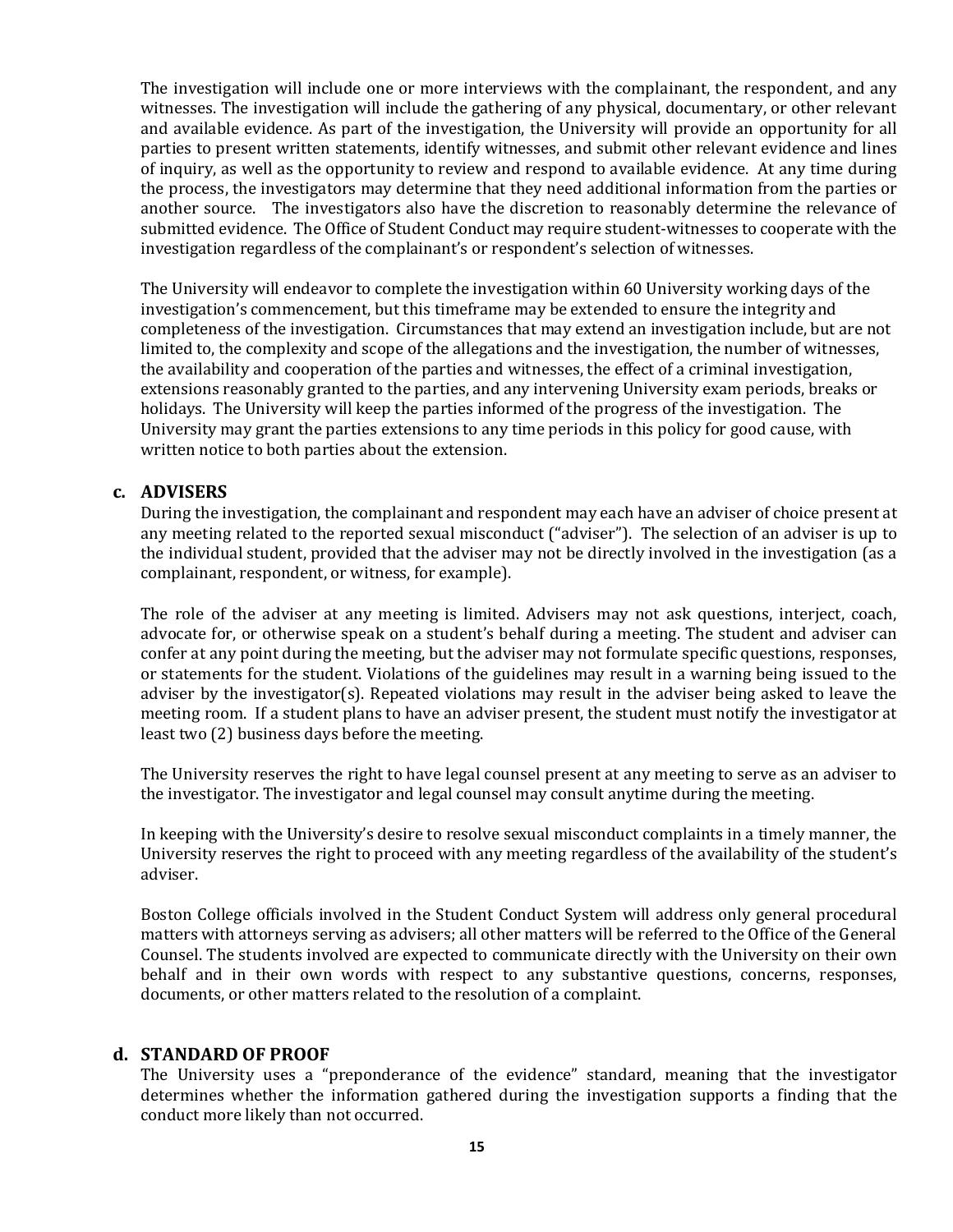# **e. INVESTIGATION FINDINGS AND OUTCOME NOTIFICATION**

In most cases, after a complainant or respondent has been interviewed by the investigator, each will be provided a written summary of the student's own interview. The complainant and respondent will then have three (3) calendar days to review this interview summary and provide any corrections or clarifying comments to the investigator. The investigator will consider any comments as appropriate.

After the investigator has concluded gathering evidence, the complainant and respondent will have an opportunity to review the evidence that the investigator believes may be relevant to making a finding. The evidence may include information provided by the complainant, respondent, any witnesses, and any documentary or other evidence gathered during the investigation. The complainant and respondent must submit any response to or comments on the evidence to the investigator within ten (10) calendar days of the date that the evidence was first made available for review. The investigator will consider any comments provided as appropriate. If the investigator gathers any additional relevant evidence after this review, the parties will have an opportunity to review and respond to it.

Following the evidence review, the investigator will prepare a written report that includes a summary of the investigator's findings and the rationale for those findings. This report will be provided to the Office of Student Conduct and the Student Affairs Title IX Coordinator, who will review the report to verify that the investigation was conducted in accordance with this policy and that the report adequately outlines the basis for the investigator's findings. Once the report is finalized, the Office of Student Conduct and the Student Affairs Title IX Coordinator will then decide on any sanctions and remedies as described in Section VII of this policy, if applicable, and the Office of Student Conduct will provide both the complainant and respondent with simultaneous written notification of the resolution.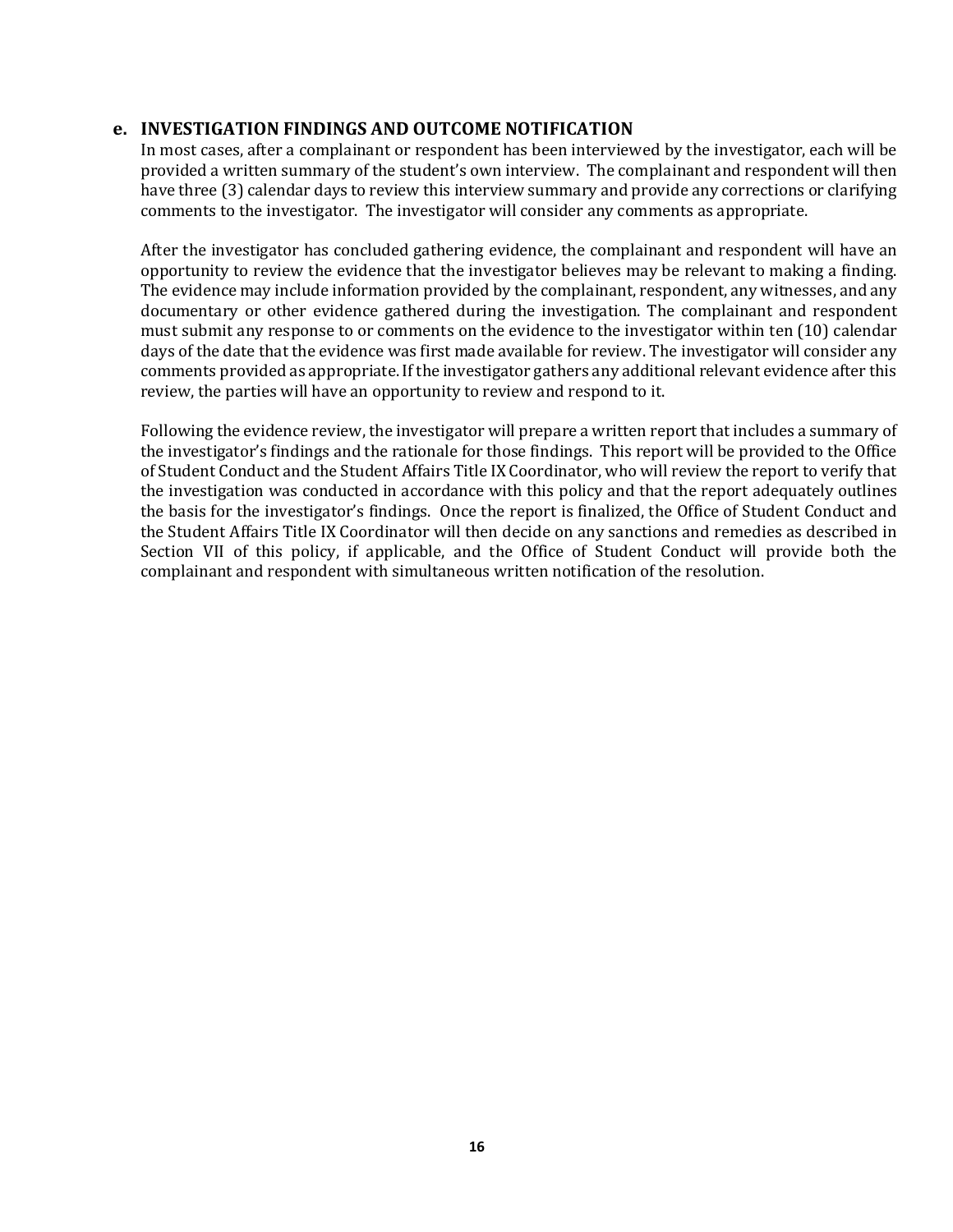# **VII. SANCTIONS AND REMEDIES**

If the respondent is found responsible for sexual misconduct, the Office of Student Conduct, in conjunction with the Student Affairs Title IX Coordinator, will review and assess the findings and determine appropriate sanctions, as outlined in Section 5 of the Student Guide and below.

# **a. SANCTIONING RATIONALE**

If a respondent is found to have violated this policy, sanctions will be designed to be commensurate with the violation. Consideration will also be given to preventing further misconduct, remedying the misconduct's effects on the complainant and the University community, deterring students from similar misconduct, and promoting the safety and well-being of the University community.

The sanctioning process will include a consideration of the severity of misconduct. Less serious misconduct will generally result in less severe sanctions, such as disciplinary probation or university probation. More serious misconduct will generally result in more serious sanctions, such as removal from University housing, removal from specific courses or activities, suspension from the University, dismissal from the University, or withholding or delaying a degree. Typically, students found responsible for sexual assault are suspended or dismissed from the University.

When determining sanctions, the Office of Student Conduct and the Title IX Coordinator will consider a number of factors, including the following:

- the nature, severity, and circumstances of the misconduct;
- whether the respondent engaged in coercion or force;
- whether the respondent placed the complainant at risk of physical harm;
- whether the respondent engaged in retaliation;
- the respondent's previous conduct record;
- sanctions given for similar misconduct in the past;
- the presence of any relevant aggravating or mitigating circumstances.

# **b. REMEDIES**

Whether or not the respondent is found responsible for sexual misconduct, the Director of Student Conduct, or designee, may require that existing interim remedies or administrative actions stay in place for a prescribed period of time, and may also, in consultation with the Student Affairs Title IX Coordinator, institute new remedies or administrative actions such as stay away orders, modified housing placement, or academic accommodations. The Student Affairs Title IX Coordinator may also determine that institutional remedies are appropriate, such as additional training.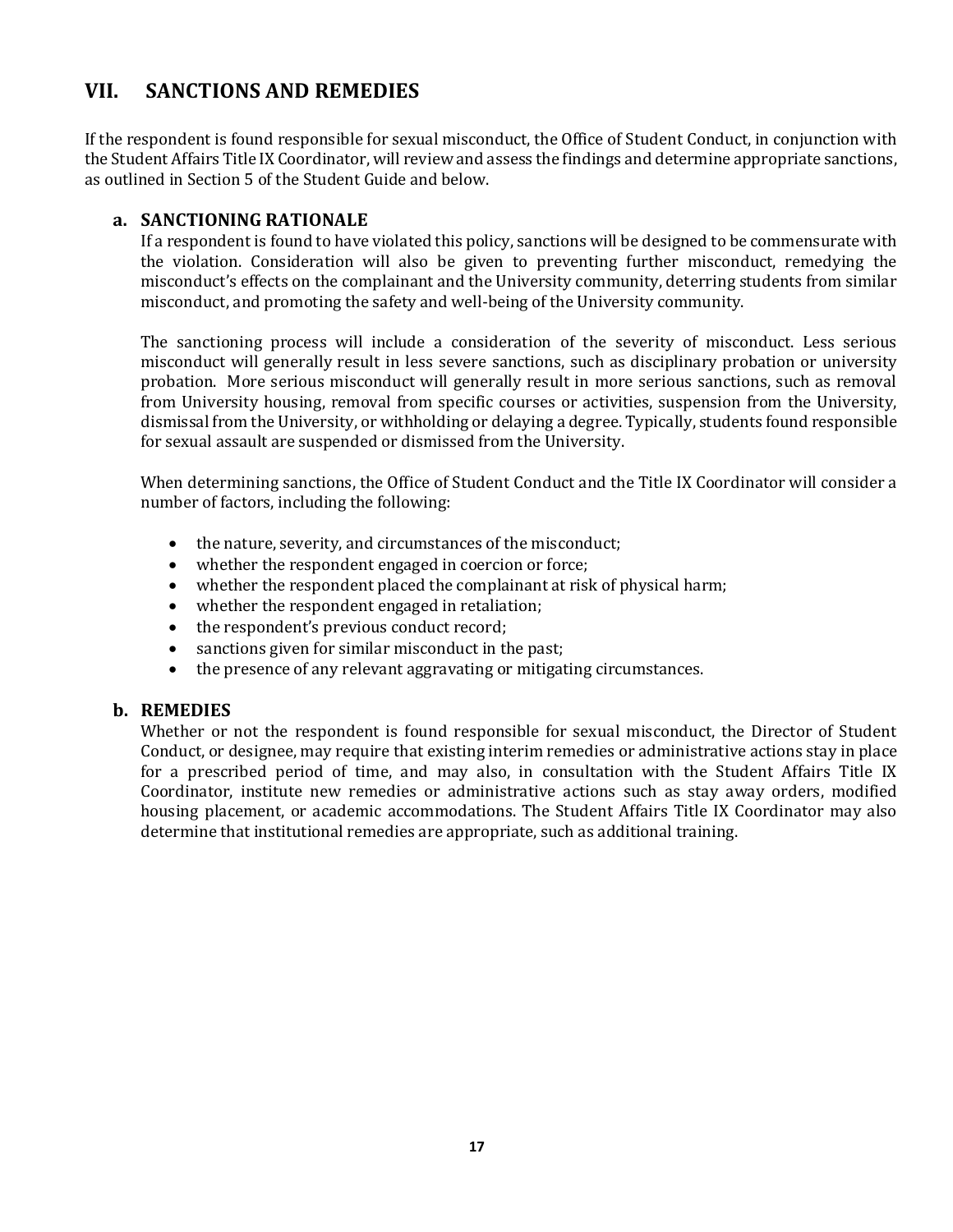# **VIII. APPEALS**

Both the respondent and the complainant may submit an appeal of a finding in a sexual misconduct matter in accordance with the appeal process set forth in Section 5 of the Student Guide. If accepted, an appeal may result in an administrative review of the decision; an appeal will not generally result in a new investigation of the case.

Information about the appeals process can be found **HERE**.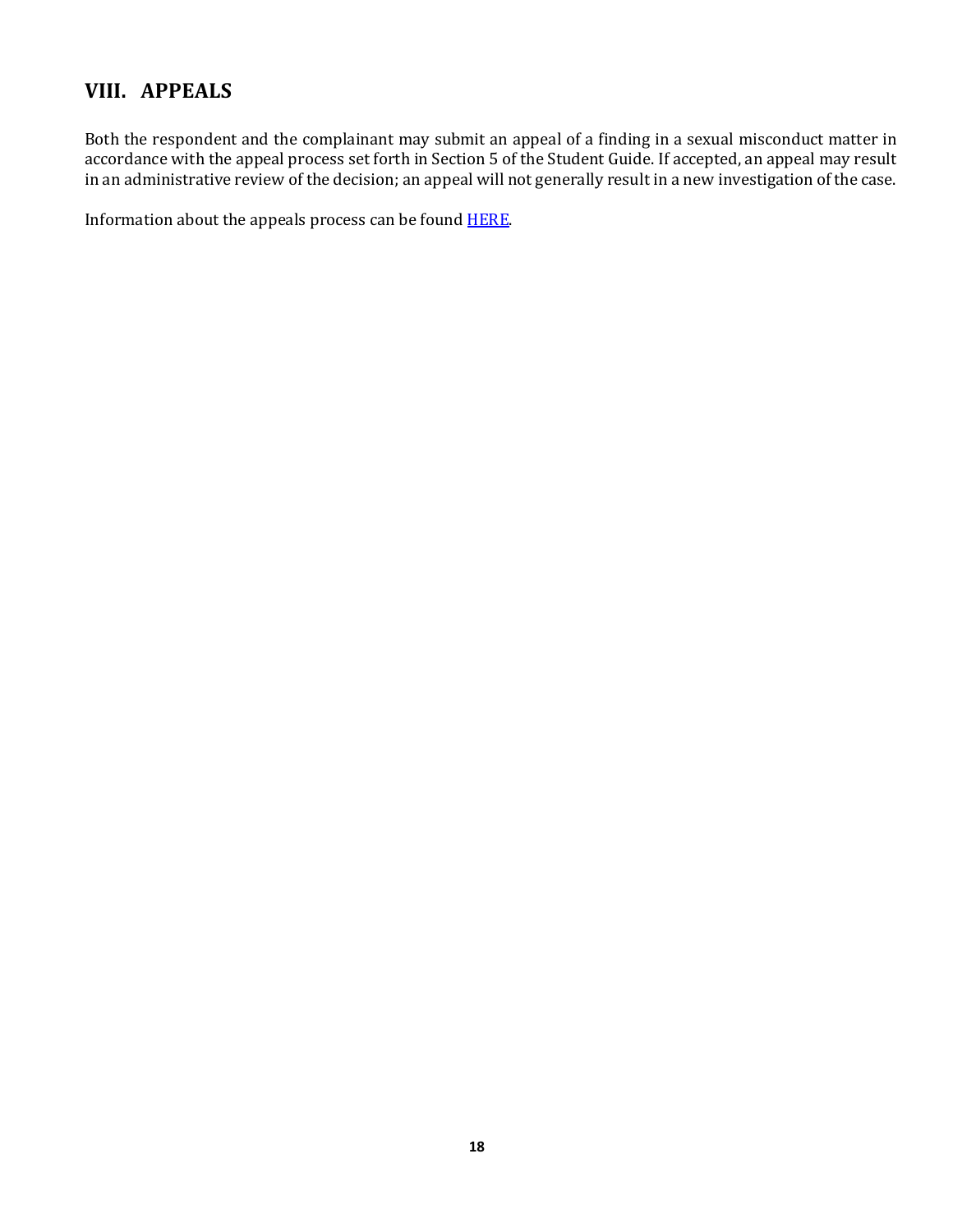# **IX. UNIVERSITY AND OFF-CAMPUS RESOURCES**

Boston College is committed to providing support and assistance to all students affected by sexual misconduct or a report of sexual misconduct.

# **a. UNIVERSITY ON-CAMPUS RESOURCES**

#### *Sexual Assault Network - 617-552-2211*

The Boston College Sexual Assault Network (SANet) is a private, confidential 24/7 hotline for anyone affected by sexual violence, even if the caller is not a victim. The hotline is staffed by trained advocates who can assist callers with information about options available for professional support and counseling, medical evaluation and treatment, evidence collection, and reporting options.

#### *SANet Care Team*

The SANet Care Team advocates for survivors and is located in Maloney Hall 441. They have daily walkin hours on Monday-Friday from 3 P.M. – 4 P.M. and can be reached at 617-552-8099 or sanet@bc.edu. Care Team members provide available options/next steps to survivors or friends of survivors, and accompany survivors on their healing journey.

#### *Student Affairs Title IX Coordinator*

*Melinda Stoops, Associate Vice President for Student Health and Wellness Maloney Hall 412 617-552-3482 melinda.stoops@bc.edu*

The Student Affairs Title IX Coordinator, acting as deputy to the University Title IX Coordinator (*Patricia*) *Lowe; patricia.lowe@bc.edu*), oversees the University's response to complaints of student sexual misconduct. 

#### *Boston College Police Department*

*Maloney Hall, 1st Floor, 617-552-4444*

Officers are trained and available 24/7 to respond to victims and to provide assistance with medical treatment and in pursuing complaints both on and off campus. If a student chooses to report the incident to the Boston College Police, a specially trained officer will conduct an investigation, which involves asking the student to describe the respondent and what happened. An officer may ask questions about the scene of the crime, any witnesses, and what happened before and after.

#### *Boston College Harassment Counselor*

*Linda Riley 129 Lake Street, 340A 617-552-0486 linda.riley@bc.edu*

The University Harassment Counselor is responsible for responding to complaints of harassment brought against faculty and staff in accordance with the Discriminatory Harassment Policy.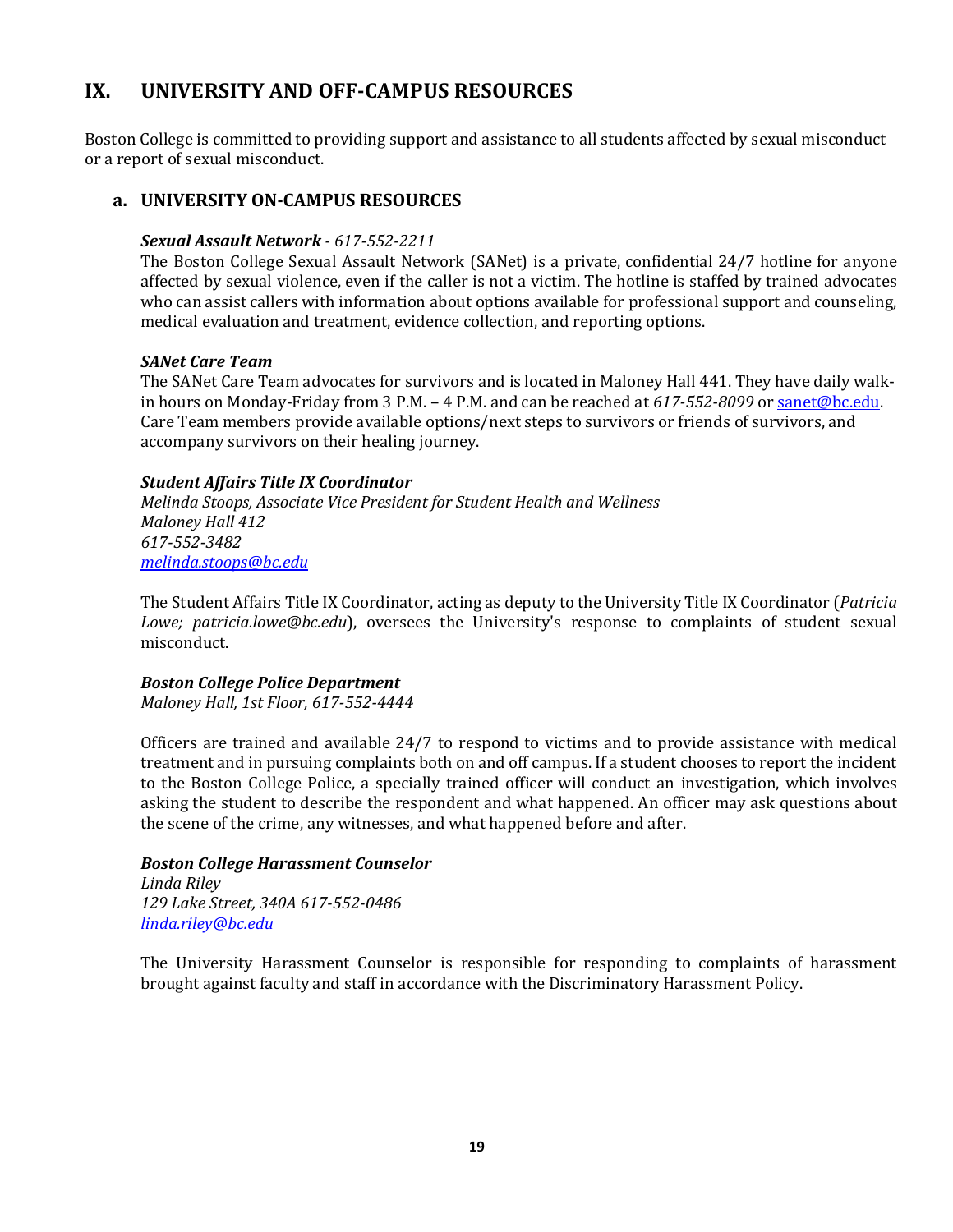#### *Campus Ministry*

*McElroy Hall, 215 617-552-3475*

The staff in Campus Ministry is available to help students with pastoral counseling and spiritual direction. Some members of the Campus Ministry staff reside in the residence halls. A resident minister is also available twenty-four hours a day by contacting the Boston College Police at 617-552-4444.

#### *University Health Services*

*2150 Commonwealth Ave, St. Thomas More Apartments, Ground Level Outpatient Unit - 617-552-3225 (9-5, M-F) Inpatient Unit* - 617-552-3225 (24 hours a day during the academic year)

Medical personnel are available on campus 24 hours a day. In addition, the University has developed a relationship with the Beth Israel Hospital and the Brigham and Women's Hospital, both in Boston, for the treatment of sexual assault and rape survivors. The Inpatient Unit is also available 24 hours a day to provide a safe haven or a meeting place for students to access campus support services.

#### *University Counseling Services*

*Gasson Hall 001, 617-552-3310 (8:45–4:45, M-F)*

University Counseling Services (UCS) is available twenty-four hours a day during the academic year to assist students affected by sexual misconduct or a report of sexual misconduct. UCS is available during normal business hours at 617-552-3310. During nights, weekends and holidays, a University clinician is available on call by contacting either Boston College Health Services (617-552-3225) or the Boston College Police (*617-552-4444*).

# **b. OFF-CAMPUS RESOURCES**

#### **Evidence Collection and Medical Treatment**

Sexual Assault Nurse Examiners (SANEs) are specially trained nurses who provide immediate, compassionate, and comprehensive medical-legal evaluation and treatment.

#### **Beth Israel Deaconess Medical Center ER (preferred hospital)** *617-754-2323*

*Brigham and Women's Hospital ER 617-732-5636*

#### **Counseling and Support**

*Boston Area Rape Crisis Center 24-hour hotline 800-841-8371 www.barcc.org*

*Fenway Community Health Violence Recovery Program 617-927-6250 www.fenwayhealth.org*

# *Domestic Violence/Sexual Assault Program at Newton Wellesley Hospital 617-243-6521*